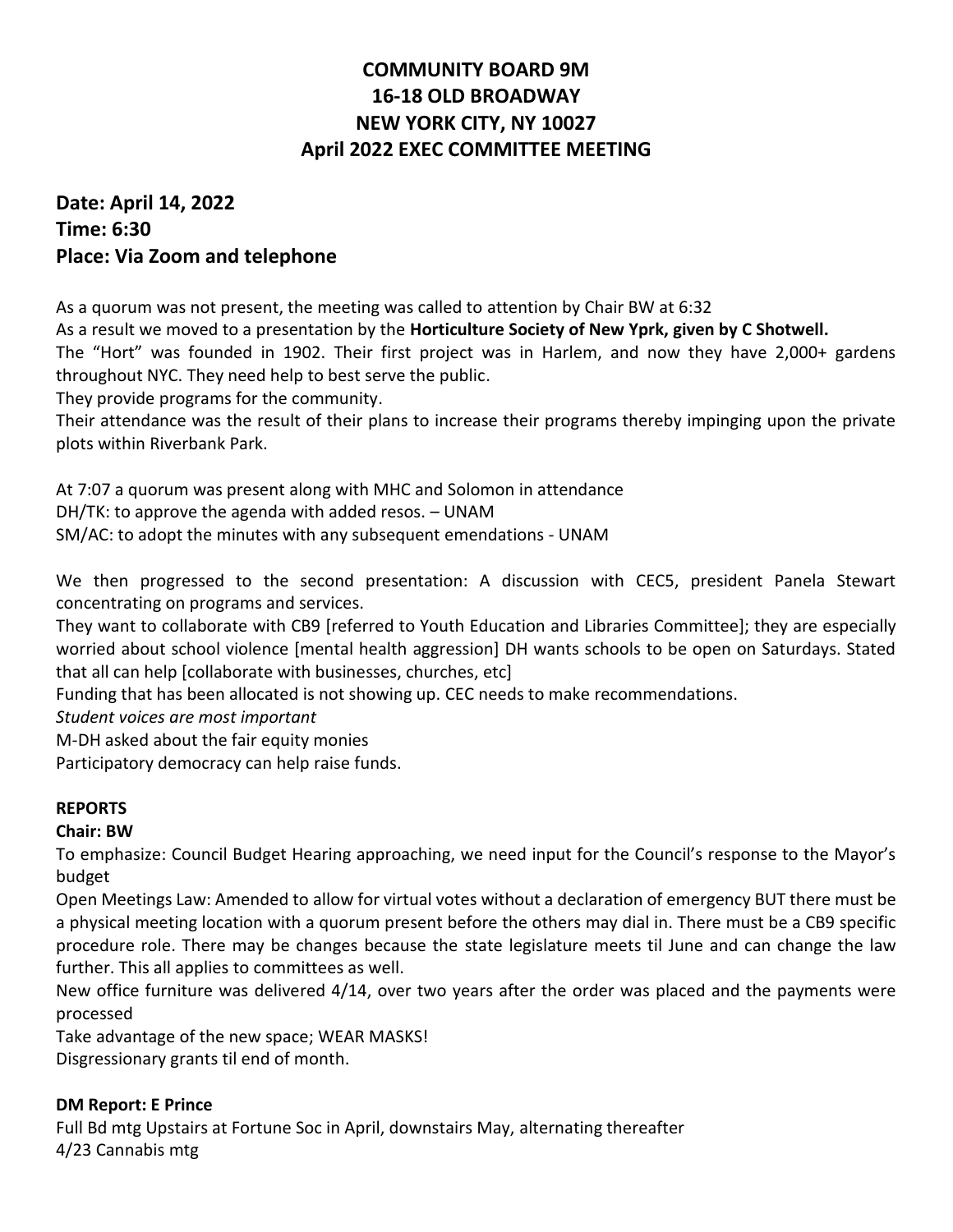See below for A Tyler celebration.

#### **Committee Reports**

#### **Health and Enviro: LH**

HOH came sharing material on Black maternal mortality and mental health Harlem Health Initiative: a mental health survey detailing depression since Covid There appears to be "passion fatigue."

#### **Housing: SM**

NYCHA detailed plans for private management of certain projects Audabon applying for National Register [not yet approved] has to get OK by "Keeper"] BW gave report on mtg with Mayor on TIL prog 4/30: A Tyler celebration To be attended by A Taylor R Jackson D O'Donnell A Espaillat Let SM know if you want to speak 6/8 Land Use Zoning Workshop 7/9 Housing Panel

#### **Unif Svs/Transportation: CT and PWJ**

Illegally parked  $140<sup>th</sup>$  and Convent AV food truck – more after next meeting E Prince : Will look into use of propane via Sanitation

#### **Parks/Landmarks: HJ and JT**

RKO probs as one owner passed away, but others recog it as a moneymaking proposition Are looking to document local contribs to community in a workbook, need grants from local regional resources Mink Bldg needs monies for restoration. Study to be a working document to help in the future. Jena Pearle Fletcher to be "Community Planning Fellow for CB9"

#### **Arts and Culture: DH**

Wants more public membership on committee N Manhattan arts Alliance gave presentation; they have funding/aid for the community Several orgs are working with the Childrens Art Carnival to increase its outreach

#### **Education/Libraries: SW**

Gave shoutout to MH Summer Youth has need for space 4/22 is deadline NY Urban Debate League needs space Urban Assembly for Performing Arts, also 4/27 Riverbank Empowerment Fair 10AM-4 PM email in chat

#### **Cannabis: MHC**

We want to get the Medgar Evars program to CCNY Want community forums to increase awareness The monthly meeting in March came after the GB